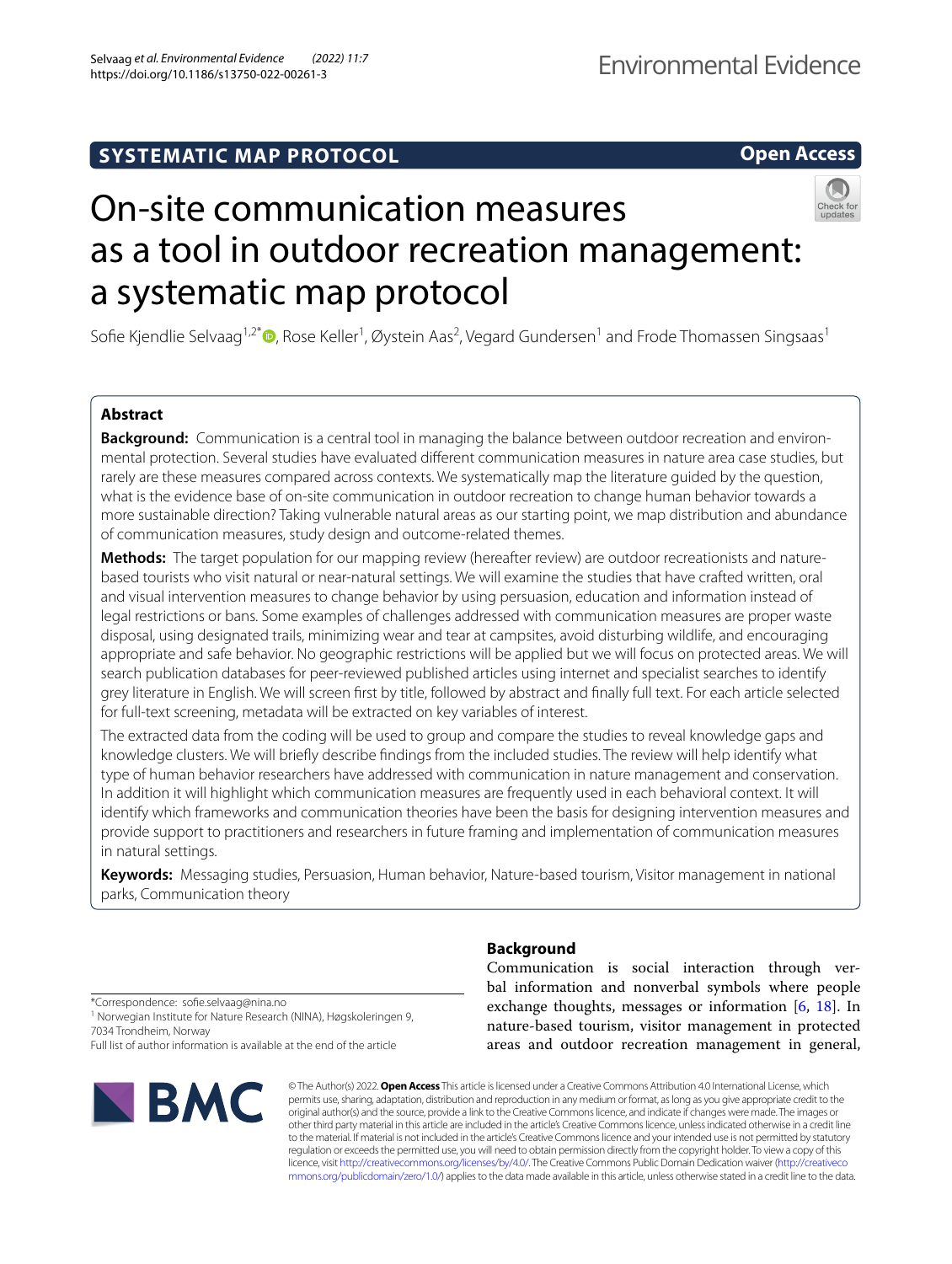environmental managers have often turned to the communication process of interpretation or persuasion as a key tool in striking a balance between nature-based tourism growth and environmental protection [\[7](#page-10-2), [14,](#page-10-3) [17\]](#page-10-4).

There are four common principles that guide visitor management: limiting use, increasing supply in area or time used, reducing the impact of use and increasing the durability of the resource [[14](#page-10-3)], p. 158). 'Soft' communication measures such as signage, interpretive messages and the presence of rangers can reduce the impact of use by guiding visitors towards sustainable behavior, instead of management strategies that seek to prohibit use of an area, and are in general preferred by visitors, managers and decision-makers  $[14]$ , p. 41). Though these principles are widely accepted in North American contexts, internationally there remains much debate on appropriate measures in protected areas and very little research has been done on the effectiveness of different types  $[11]$  $[11]$  $[11]$ , p. 38).

There is an almost endless menu of communication measures that have been implemented in natural settings used for recreation and, while their efectiveness is subject to many situational aspects, studies exist that have evaluated their effectiveness in outdoor recreation  $[4, 20-22, 1]$  $[4, 20-22, 1]$  $[4, 20-22, 1]$  $[4, 20-22, 1]$ [25](#page-10-8)]. However, the measures and contexts are to a lesser extent seen in relation to each other and a preliminary search did not identify any existing cross-comparative reviews. Furthermore, existing literature addresses only singular aspects of communication theory, or examines outcomes in visitor satisfaction, knowledge gains and attitudes rather than behavioral change [[3,](#page-9-1) [16](#page-10-9), [23,](#page-10-10) [26](#page-10-11)]. Munro et al.  $[16]$  $[16]$  $[16]$  reviewed a sample of the literature on communication in natural areas, but the methods used in the reviewed studies are insufficiently described and cannot openly be replicated, and only two of the studies were identifed measuring behavioral change. Kidd et.al [[10](#page-10-12)] reviewed and investigated conservation messaging research but, similarly, most studies looked at awareness or only encouraged behavioral change. The review only looked at communication related to conservation and did not examine the studies' measures, design, or context. The authors suggest further research to facilitate development of a better understanding of the infuence of communication on visitor behavior [\[10,](#page-10-12) [16](#page-10-9)]. We suggest that a systematic map in this context has the potential to bring together information about visitor behavior and improve the knowledge of how behavioral change towards more sustainable practices has been researched through soft communication measures. An overview of evidence pertaining to communication measures is also highly sought after by environmental practitioners in general, as well as a natural point of departure for novel research on the topic. In Norway, this work is especially sought after by our local stakeholders, including environmental managers, tourism industry leaders, farming and timber producers, fshing, hunting and hiking association members. A recent series of workshops with these stakeholders clearly stated the need for more experience and knowledge on various measures to strike a balance between natural values and visitor experience values in outdoor recreation. Our research question is guided by the discourse in these workshops and we will report the fndings back to our stakeholders although they will not further infuence or take part in the review.

Human behavior in nature is heavily context dependent and it is important to be aware that a communication measure that works one place and at one time may not work another place or at another time [\[1,](#page-9-2) [2](#page-9-3), [9](#page-10-13), [13](#page-10-14), [24](#page-10-15)]. Many factors infuence behavior, therefore the same measure might afect behavior diferently among people with diferent backgrounds. Also, the same measure might work diferently within one person, e.g. diferent trip-mode like daytrip with family or wilderness adventure with friends, and during diferent phases of life. Yet, due to established frameworks for understanding and analyzing human behavior it is likely that a review can identify some general fndings about the settings and management guidelines that can help in the design of future communication measures. This review will also assist in identifying what common challenges in visitor management are addressed with communication measures. It will highlight which theories have been the basis for designing communication measures and help support future visitor behavior strategies in outdoor recreation. The review will also identify knowledge gaps as well as challenges communicationbehavior studies often face.

The study will only map clearly defined on-site communication measures or measures in experimental settings that aim to infuence behavior at that specifc time and exclude communication given before visitation using internet and printed matter such as newspapers, books etc. Our review will have a specifc focus on protected areas and not address behavior where people knowingly have engaged in illegal behavior or vandalism.

# **Objective of the review Primary question**

-What is the evidence base of on-site communication in outdoor recreation to change human behavior towards a more sustainable direction? P: people participating in outdoor recreation, I: on-site communication measures (in situ), C: no communication measures, O: changed behavior.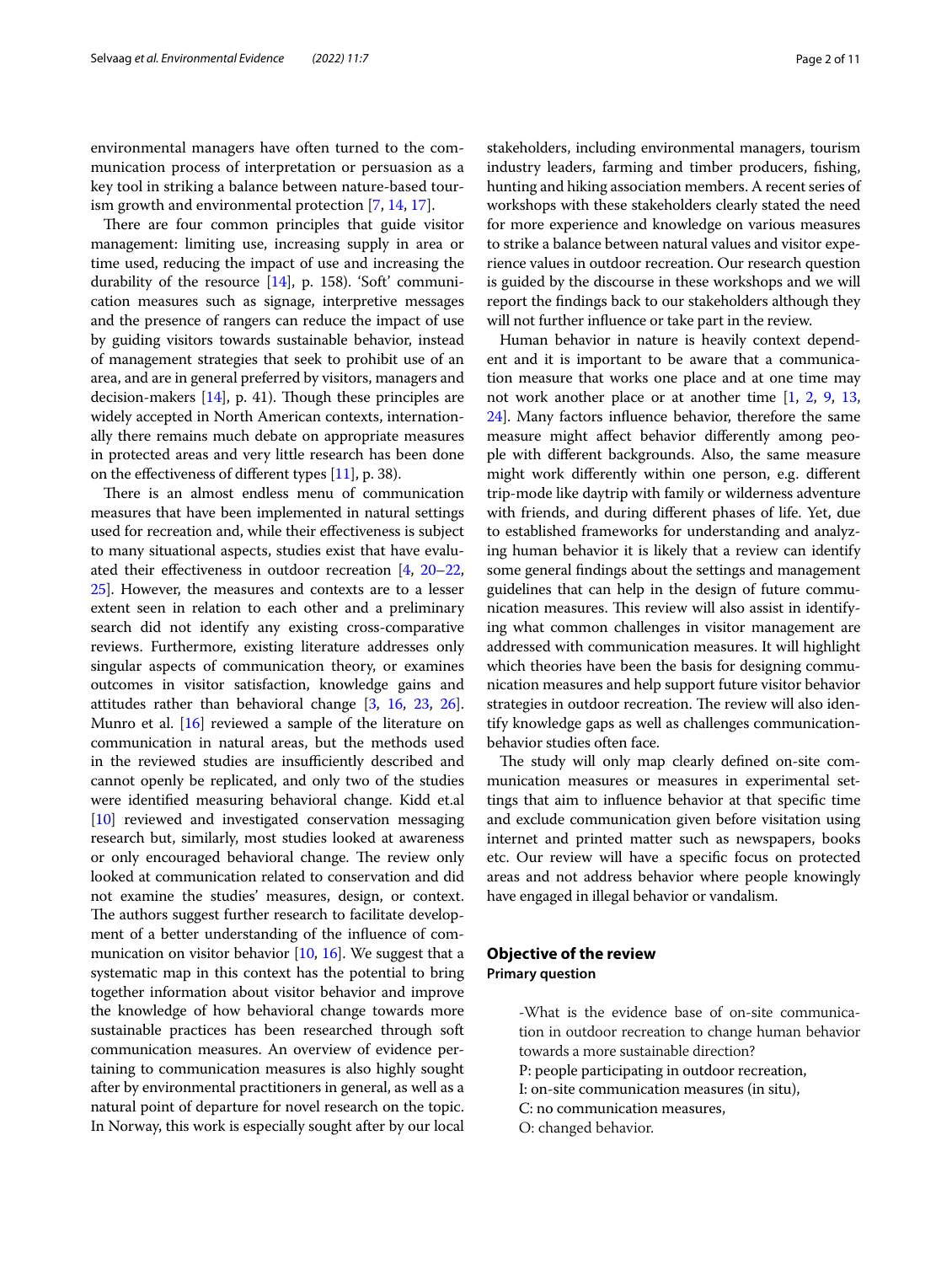# **Secondary questions**

-Which theories and conceptual frameworks have been used to guide empirical studies on the efects of communication in guiding human behavior in natural settings?

-What types of research design and methods, e.g. along the measurement and representational dimensions, have been used to evaluate the efectiveness of on-site communication measures in natural settings?

-What type of unsustainable or unsafe human behavior has been handled with on-site communication in visitor management in natural settings?

-Which on-site communication measures have been studied in the context of visitor management?

## **Methods**

### **Searching for articles**

Systematic searches will be performed using English search terms in the databases Scopus and the following databases from Web of Science Core Collection:

Science Citation Index Expanded (SCI-EXPANDED): 1987–present.

Social Sciences Citation Index (SSCI): 1987–present.

Arts and Humanities Citation Index (AHCI): 1987–present.

Emerging Sources Citation Index (ESCI): 2015–present.

Several preliminary search terms were tested and combined in Web of Science to fnd a best possible search string (see [Appendix](#page-7-0) section for details on test searches). The comprehensiveness of the search string has been tested by assessing whether articles of known relevance were returned by searches in the selected bibliographic databases. We identifed the benchmark articles using our own experience in the feld; these articles are listed in [Appendix](#page-7-0) section. For any article not retrieved by our benchmark search, we identifed which concept category was not being matched and which relevant terms from the title, abstract, and keywords of missing articles should be added to our search string. Search terms describing the population (people participating in outdoor recreation in natural settings) were combined with terms describing intervention [on-site communication measures (in situ)] and terms describing outcome (changed behavior). The search terms were cleaned up to avoid redundant terms and added the asterisk symbol  $(*)$  to capture plurals. The updated search string returned 4352 papers (December 16th 2021) and included all six benchmark articles:

(TS=("nature-based tourism" OR "nature area\*" OR "protected area\*" OR forest\* OR "open space\*" OR park\*

OR beach\* OR backcountry OR "recreation" OR wilderness OR mountain\*)).

AND

 $(TS=$ (Communicat<sup>\*</sup> OR messag<sup>\*</sup> OR info<sup>\*</sup> OR learn<sup>\*</sup> OR persua\* OR interpret\* OR educat\*)).

AND

TS=(((change\* OR infuenc\* OR impact\* OR guid\* OR regulat\* OR modify OR Efect\*) NEAR/5 behavio\*) OR ((change\* OR infuenc\* OR impact\* OR guid\* OR regulat\* OR modify OR Efect\*) NEAR/5 experience\*) OR ((change\* OR infuenc\* OR impact\* OR guid\* OR regulat\* OR modify OR Efect\*) NEAR/5 safe\*) OR ((change\* OR infuenc\* OR impact\* OR guid\* OR regulat\* OR modify OR Efect\*) NEAR/5 pay\*) OR ((change\* OR infuenc\* OR impact\* OR guid\* OR regulat\* OR modify OR Efect\*) NEAR/5 responsibility) OR ((change\* OR infuenc\* OR impact\* OR guid\* OR regulat\* OR modify OR Efect\*) NEAR/5 "visitor education")).

The English string detailed above resulted from our benchmark search. We will use this string in WoS and a similar string will be used in Scopus, adjusted to the interface. To ensure that we obtain all relevant literature we will conduct forwards and backwards citation searching. Here we will use the benchmark articles as reference points and then review the literature backward and forward in time. This approach can be viewed as a type of snowball or chain sampling [\[15](#page-10-16)], used in this case in conjunction with written sources and not with informants. We will search for grey literature studies adapting the same search strings via Google Scholar and reaching out to stakeholder contacts to fnd theses, reports and articles not indexed in the search databased used. As substantial work in visitor behavior and communication measures have been conducted in the U.S., we will also use the US Dept. of Interior Integrated Resource Management database (IRMA) for studies conducted within US public/ protected lands. A flow chart in the final report will illustrate all identifed studies, the excluded studies at each stage with reasons for exclusion at full text [[5\]](#page-10-17). If applicable, a list of unobtainable articles will be provided in Additional fle [1](#page-9-4).

# **Article screening and study eligibility criteria** *Screening process*

All publication database results will be downloaded to Endnote and its auto-deduplication process will be used. The results will then be uploaded to a public project on SysRev.com for screening. Full text screening is proceeded by title and abstract level assessment. We will address intercoder reliability providing all coders the same 25 studies to screen at the abstract level.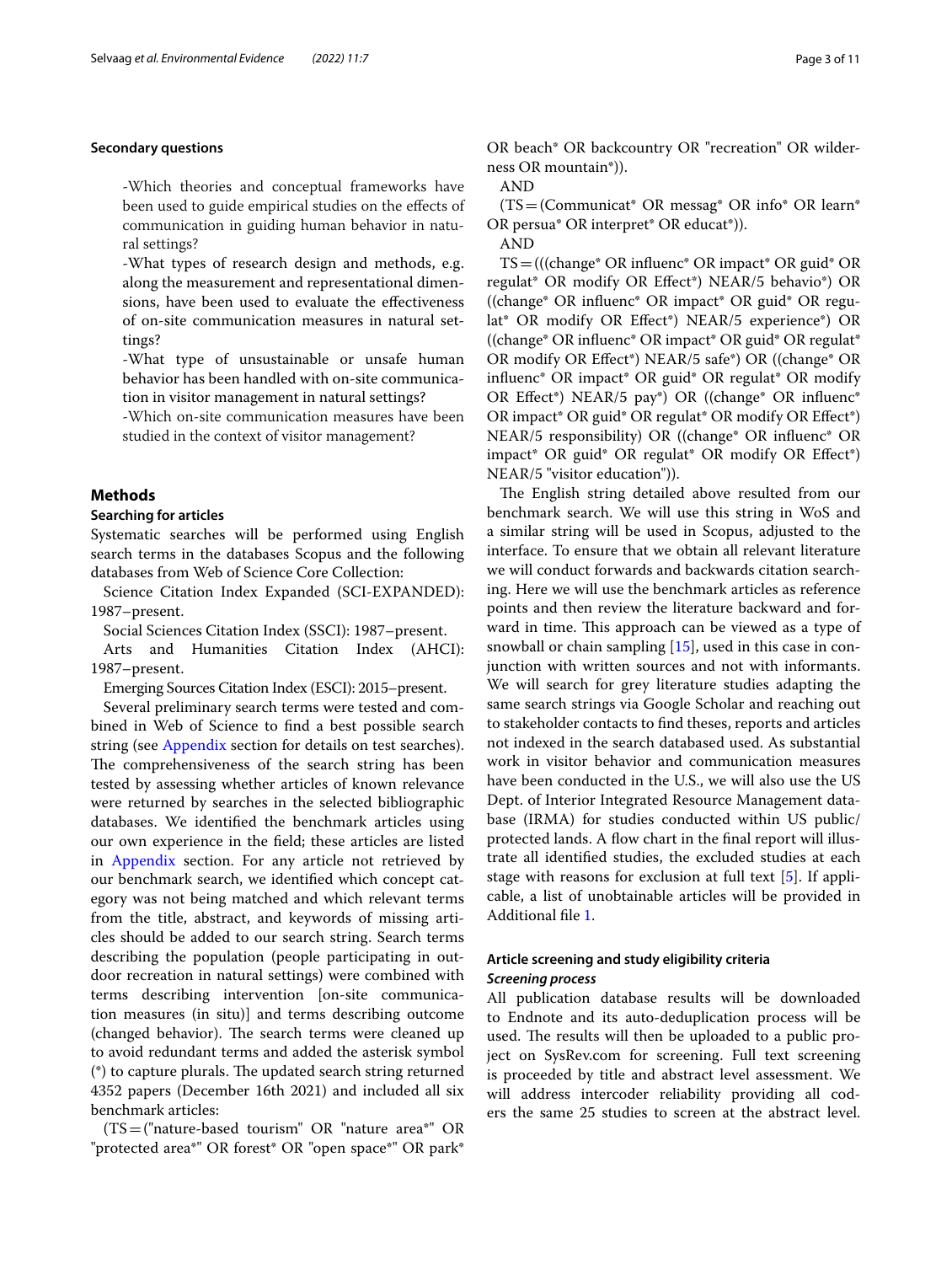Disagreements will be discussed, and the eligibility criteria can be refned to give the coders a more equal understanding of the criteria set for this review. The remaining articles for title and abstract level assessment will be divided equally between all four reviewers and screened independently. To ensure that there is consistently applied the coders will then screen 25 new studies in duplicate at full text level and all screened studies in duplicate will be resolved by consensus or by one of the experienced authors. Two reviewers will proceed by screening diferent full text articles, code them and check for consistency when uncertainty in codes arise. Replicability of eligibility decisions will be measured and reported and the excluded articles at full text screening level (and reasons for this) will be provided as an additional fle in the fnal review report. Results of searching and screening will be reported following ROSES guidance [[5\]](#page-10-17).

#### **Eligibility criteria**

Records will be included in this review if they meet the following criteria.

#### *Population*

People participating in outdoor recreation including hiking, skiing, guided tours, sport activities, cycling, horseback riding, dog sledding, hunting and/or fshing, mushroom/ berry/plant picking, photographing and picnicking as long the activities take place in outdoor areas which are not heavy facilitated, as sporting arenas or within commercial skiing resorts. Examples of natural areas: forests, mountain areas, bushlands and lakes/rivers. Study areas might include any geographic region globally.

#### *Intervention*

Any implemented communication measure, both written/ printed, visual and oral/audio based on information, learning, persuasion and interpretation where the wanted outcome is to encourage pro-environmental behavior. In our review, pro-environmental behavior includes proper waste disposal, staying on designated trails, minimizing campfre impacts, respecting and not feeding wildlife, fee and regulation compliance, showing consideration towards other visitors and following safety measures. Measures seeking to change behavior where it is clear that people knowingly have engaged in illegal behavior or vandalism will be excluded.

#### *Comparator*

No communication measure at the same place, but at a diferent time or in a similar setting or testing the efect of diferent communication measures at the same place or in similar settings.

## *Outcome*

Changed behavior including both wanted and unwanted behavior based on how it is afecting the environment or people. Because outcomes are typically reported in studies as degrees of impact to behavior and/or observed impacts on the environment we expect primarily quantitative data. Changed behavior should be linked to the intervention, but the methods used and how changed behavior is reported can difer. We will also include qualitative data because it provides vital context for the design of communication measures and suite of behaviors in a given natural setting.

# *Study type*

Any primary empirical research study, both observational studies and experimental/intervention studies published as reports or articles. Both quantitative and qualitative data will be included. We anticipate mostly quantitative data, but include recognized methods of qualitative data collection (e.g. interviews, focus groups) and analysis (e.g. thematic analysis, grounded theory). We will exclude books, reviews, model studies and meta-analyses.

We will ensure that no reviewer screens records for any article that they have authored themselves.

#### **Study validity assessment**

Since our aim is to map the challenges in outdoor recreation that have been addressed through communication measures, we do not intend to conduct an appraisal of the validity of included studies. However, we acknowledge that validity, in the sense of correspondence between construct and measurement, is a common challenge for studies including how people interpret and evaluate different stimuli in a communication process. Our review will provide some preliminary estimate of the quality of the available evidence by briefy describing the design of each study.

## **Data coding strategy**

All studies that pass the eligibility criteria will be included in the data coding and mapping. The four reviewers will extract data from the same 10 full text articles independently. Based on this, diferences in extraction of meta data and coding will be identifed, discussed and resolved. Then a single reviewer will extract data from the remaining studies at full text level. The meta data and themes considered in our review are listed in the Table [1.](#page-4-0) Items can be reduced based on the number of studies included in our review and available resources. The list was compiled using *Communication research in outdoor recreation and natural resources management* [[2\]](#page-9-3), *Infuencing human behavior* [[13](#page-10-14)], *Navigating Environmental Attitudes* [[9](#page-10-13)], *Promoting*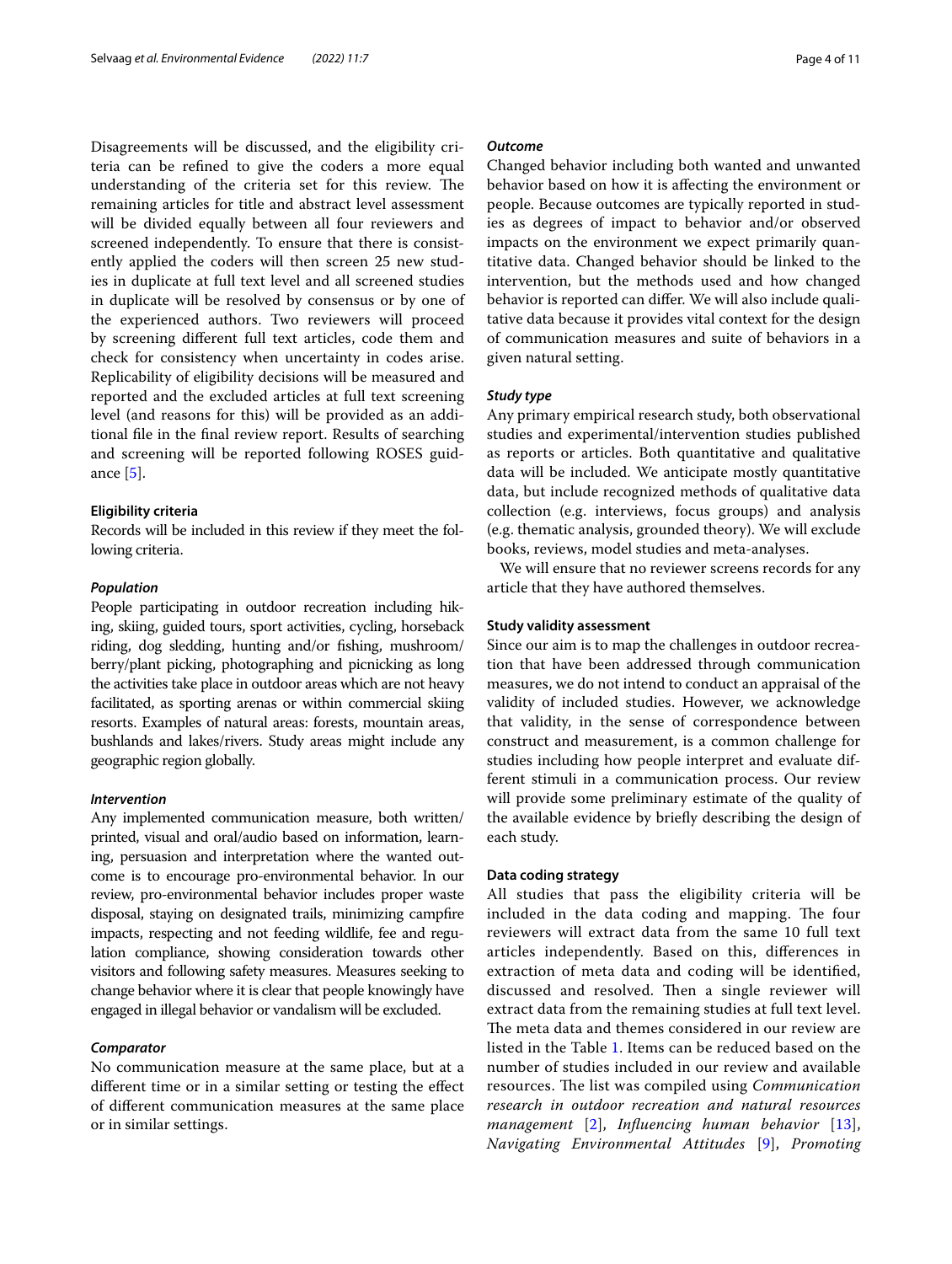# <span id="page-4-0"></span>**Table 1** Description of metadata and themes to be coded and considered in the systematic map

| Item                                                                      | <b>Description</b>                                                                                                                                                                                                                                                                                                                                                                                                                                                                                                                                                                                                                                                                                                                                                                                                                                                                                                                                                                                                  |
|---------------------------------------------------------------------------|---------------------------------------------------------------------------------------------------------------------------------------------------------------------------------------------------------------------------------------------------------------------------------------------------------------------------------------------------------------------------------------------------------------------------------------------------------------------------------------------------------------------------------------------------------------------------------------------------------------------------------------------------------------------------------------------------------------------------------------------------------------------------------------------------------------------------------------------------------------------------------------------------------------------------------------------------------------------------------------------------------------------|
| Title                                                                     | Published title                                                                                                                                                                                                                                                                                                                                                                                                                                                                                                                                                                                                                                                                                                                                                                                                                                                                                                                                                                                                     |
| Year                                                                      | Year of publication                                                                                                                                                                                                                                                                                                                                                                                                                                                                                                                                                                                                                                                                                                                                                                                                                                                                                                                                                                                                 |
| Date                                                                      | Date of publication                                                                                                                                                                                                                                                                                                                                                                                                                                                                                                                                                                                                                                                                                                                                                                                                                                                                                                                                                                                                 |
| Jounal                                                                    | Journal name                                                                                                                                                                                                                                                                                                                                                                                                                                                                                                                                                                                                                                                                                                                                                                                                                                                                                                                                                                                                        |
| DOI                                                                       | Identification code if available                                                                                                                                                                                                                                                                                                                                                                                                                                                                                                                                                                                                                                                                                                                                                                                                                                                                                                                                                                                    |
| Authors                                                                   | Author's records                                                                                                                                                                                                                                                                                                                                                                                                                                                                                                                                                                                                                                                                                                                                                                                                                                                                                                                                                                                                    |
| Abstract                                                                  | Published summary text                                                                                                                                                                                                                                                                                                                                                                                                                                                                                                                                                                                                                                                                                                                                                                                                                                                                                                                                                                                              |
| Behavior description(s)                                                   | Authors description of the behavior being targeted:                                                                                                                                                                                                                                                                                                                                                                                                                                                                                                                                                                                                                                                                                                                                                                                                                                                                                                                                                                 |
| Behavioral category<br>(Ham et al. [8], p 10. Roggenbuck [19], p 150-162) | Give the study a category based on the wanted change in behavior (mul-<br>tiple categories can be applied to a single study, but only if it is mentioned<br>by the authors)<br>1 = Disposing waste properly (e.g. 'pack in pack out' or dispose waste in<br>trash cans)<br>2 = Channeling use (e.g. hiking on designated trails)<br>3 = Minimizing camping impacts (e.g. not damaging trees or use of desig-<br>nated camping and/or campfire areas)<br>4 = Respect wildlife (e.g. do not feed or disturb wildlife or maintain safe<br>distance)<br>$5 =$ Pay fees and comply with regulations (e.g. no collecting or harvesting<br>of what and where it is not allowed, paying fishing license or paying for<br>public goods such as toilets and shelters or paying a national park fee)<br>6 = Social impacts (e.g. show consideration to other visitors)<br>$7$ = Act according to safety measures (e.g. wear proper clothing or staying<br>away from a place because of safety reasons)<br>$8 =$ Other behavior |
| Study content                                                             | Give the study a category based on setting:<br>1 = Experiment (experimental setting)<br>2 = Quasi-experiment (experimental, but more adapted to real life condi-<br>tions)<br>$3 =$ Observation (real life setting)                                                                                                                                                                                                                                                                                                                                                                                                                                                                                                                                                                                                                                                                                                                                                                                                 |
| Study experimental design                                                 | Give the study a category based on study design. Several can apply:<br>$1 = Pre-$ and post-test used<br>$2 =$ Using a control group                                                                                                                                                                                                                                                                                                                                                                                                                                                                                                                                                                                                                                                                                                                                                                                                                                                                                 |
| Study measurement                                                         | Give the study a category based on how the behavioral change was meas-<br>ured (multiple categories can be applied to a single study)<br>$1 =$ Observation of behavior<br>$2 =$ Counter<br>$3 =$ Big data<br>$4 = GPS$<br>$5 =$ Interviews<br>$6 =$ Focus groups<br>$7 =$ Thematic qualitative<br>$8 =$ Intercept survey<br>9 = Passive survey (e.g. online)<br>$10 =$ Survey including qualitative components<br>11 = Assessments of impacts on nature (field survey)<br>$12 =$ Other methods, explain:                                                                                                                                                                                                                                                                                                                                                                                                                                                                                                            |
| Study design comments                                                     | Describe the study design in more detail and what the methods described<br>separately:                                                                                                                                                                                                                                                                                                                                                                                                                                                                                                                                                                                                                                                                                                                                                                                                                                                                                                                              |
| Study period                                                              | State number of days the behavior was studied                                                                                                                                                                                                                                                                                                                                                                                                                                                                                                                                                                                                                                                                                                                                                                                                                                                                                                                                                                       |
| Sample size                                                               | Number of respondents-State number of people who got their behavior<br>studied                                                                                                                                                                                                                                                                                                                                                                                                                                                                                                                                                                                                                                                                                                                                                                                                                                                                                                                                      |
| Targeted population                                                       | Stated population that is the focus of the behavior(s) (age, gender, local-<br>regional-national, urban-rural etc.)                                                                                                                                                                                                                                                                                                                                                                                                                                                                                                                                                                                                                                                                                                                                                                                                                                                                                                 |
| Population category                                                       | Give the study a category based on focus population:<br>$1 =$ Mostly locals<br>$2 =$ Mostly residents within the country<br>$3 =$ Mostly foreigners<br>$4 =$ Mix of different visitors<br>$5 = Not stated$                                                                                                                                                                                                                                                                                                                                                                                                                                                                                                                                                                                                                                                                                                                                                                                                          |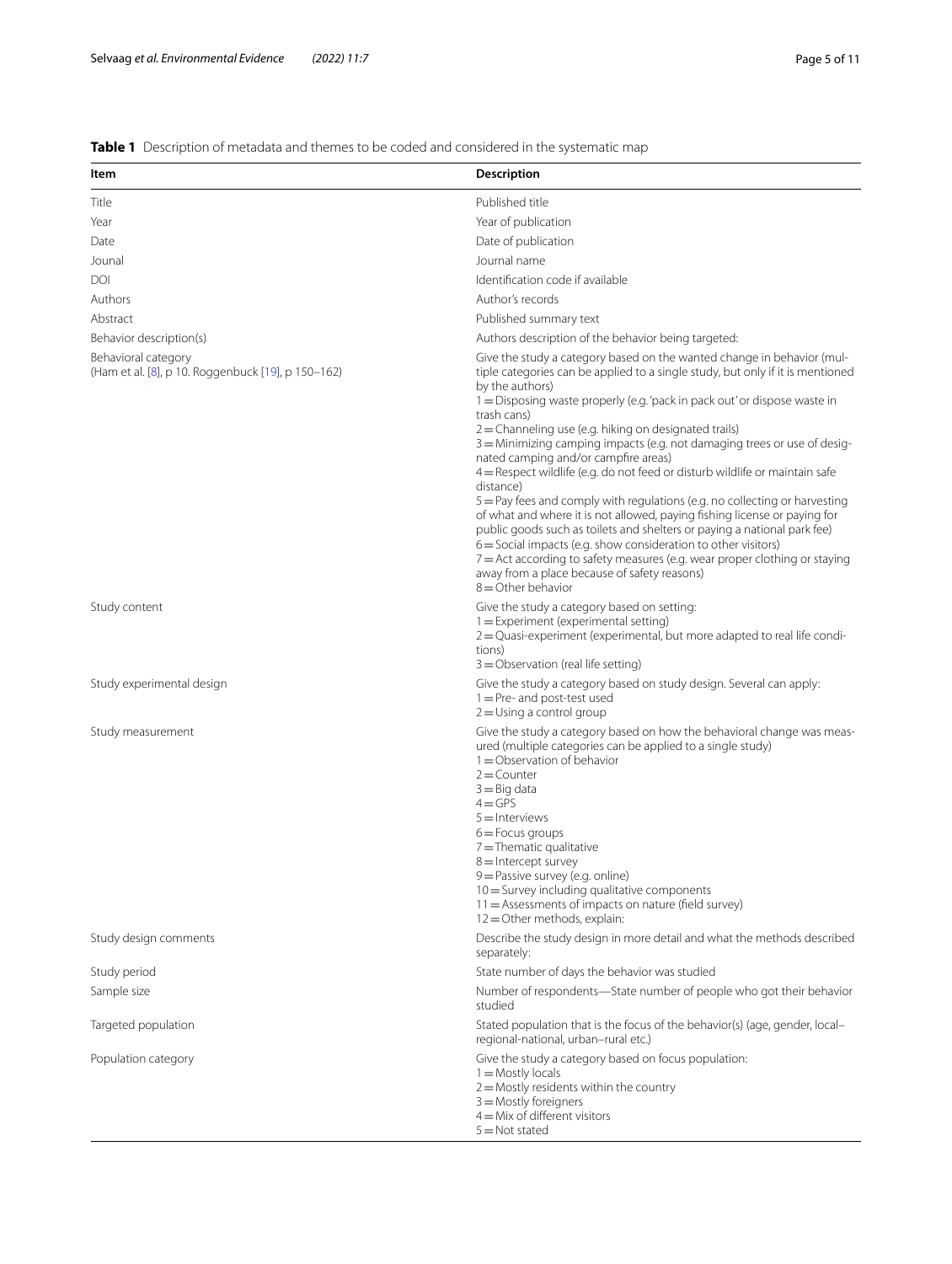# **Table 1** (continued)

| Item                                                                                                                                  | Description                                                                                                                                                                                                                                                                                                                                                                                                                                                                                                                                                                                                                                                                                           |
|---------------------------------------------------------------------------------------------------------------------------------------|-------------------------------------------------------------------------------------------------------------------------------------------------------------------------------------------------------------------------------------------------------------------------------------------------------------------------------------------------------------------------------------------------------------------------------------------------------------------------------------------------------------------------------------------------------------------------------------------------------------------------------------------------------------------------------------------------------|
| Country                                                                                                                               | State the country in which the study takes place:                                                                                                                                                                                                                                                                                                                                                                                                                                                                                                                                                                                                                                                     |
| Geographical scope                                                                                                                    | Give the study a category for in what region it takes place:<br>$1 = Europe$<br>$2 = US$ and Canada<br>$3 =$ Latin America<br>$4 = Asia$<br>$5 =$ Africa<br>$6 = Oceania$<br>$7 = Not stated$                                                                                                                                                                                                                                                                                                                                                                                                                                                                                                         |
| Environment setting category                                                                                                          | Give the study a category for what setting/ecosystem it takes place:<br>$1 =$ Forest<br>2=Woodland-grassland (Bushland/savannah)<br>$3 =$ Mountain<br>$4 =$ Beach<br>5 = Freshwater (On Lake/river)<br>6 = Marine (Near/ on the ocean, coral reefs etc.)<br>7 = Park (open place in a city or town)<br>$8 =$ Desert<br>9 = Other setting, please specify:<br>$10 = Not stated$                                                                                                                                                                                                                                                                                                                        |
| Protected areas                                                                                                                       | Give the study a category if the study has taken place in a protected area:<br>$2 =$ Taken place in a protected area<br>1 = Not taken place in a protected area, but similar setting and no big rea-<br>sons for the results to change drastic if it was conducted in a protected area<br>$0 =$ Different setting, behavior and/or population than what can appear in<br>protected areas                                                                                                                                                                                                                                                                                                              |
| Protected area category                                                                                                               | If the category above was rated 2 categorize protection according to IUCN:<br>1a = Strict Nature Reserve<br>1b = Wilderness Area<br>$2 =$ National Park<br>3 = Natural Monument or Feature<br>4 = Habitat/Species Management Area<br>5 = Protected Landscape/Seascape<br>6 = Protected area with sustainable use of natural resources<br>7 = Not able to categorize                                                                                                                                                                                                                                                                                                                                   |
| Theory/framework                                                                                                                      | State the different communication theories/frameworks that have been<br>used to develop the communication measure. If it cannot be found write 0:                                                                                                                                                                                                                                                                                                                                                                                                                                                                                                                                                     |
| Theory/framework category<br>(Stern 2018, see Table 3.1 p. 22-25 for theories under persuasive com-<br>munication, p 27-70, p 84-120) | If not given 0 above, give the study a category for what theory/framework<br>it has focused on (several categories can be given if applied):<br>1 = Norm theory (social norm, norm activation and value-belief-norm)<br>$2 =$ Cognitive dissonance<br>3 = Elaboration Likelihood Model<br>$4 =$ Theory of planned behavior<br>5 = Self-Determination Theory<br>6 = Extended Parallel Process Model of Fear Appeals<br>7 = Motivation Crowding Theory<br>8 = Maslow's Hierarchy of Needs<br>$9 =$ Identity Theory<br>10 = Moral Foundations Theory<br>$11 =$ Frame theory<br>12 = Meyer's Culture Map<br>$13 =$ Trust Theory<br>14 = Principled Negotiation<br>$15 =$ Diffusion Theory<br>$16 =$ Other |
| Communication measures category                                                                                                       | Give the study a category based on how the message was communicated:<br>$1 =$ Written<br>$2 =$ Oral                                                                                                                                                                                                                                                                                                                                                                                                                                                                                                                                                                                                   |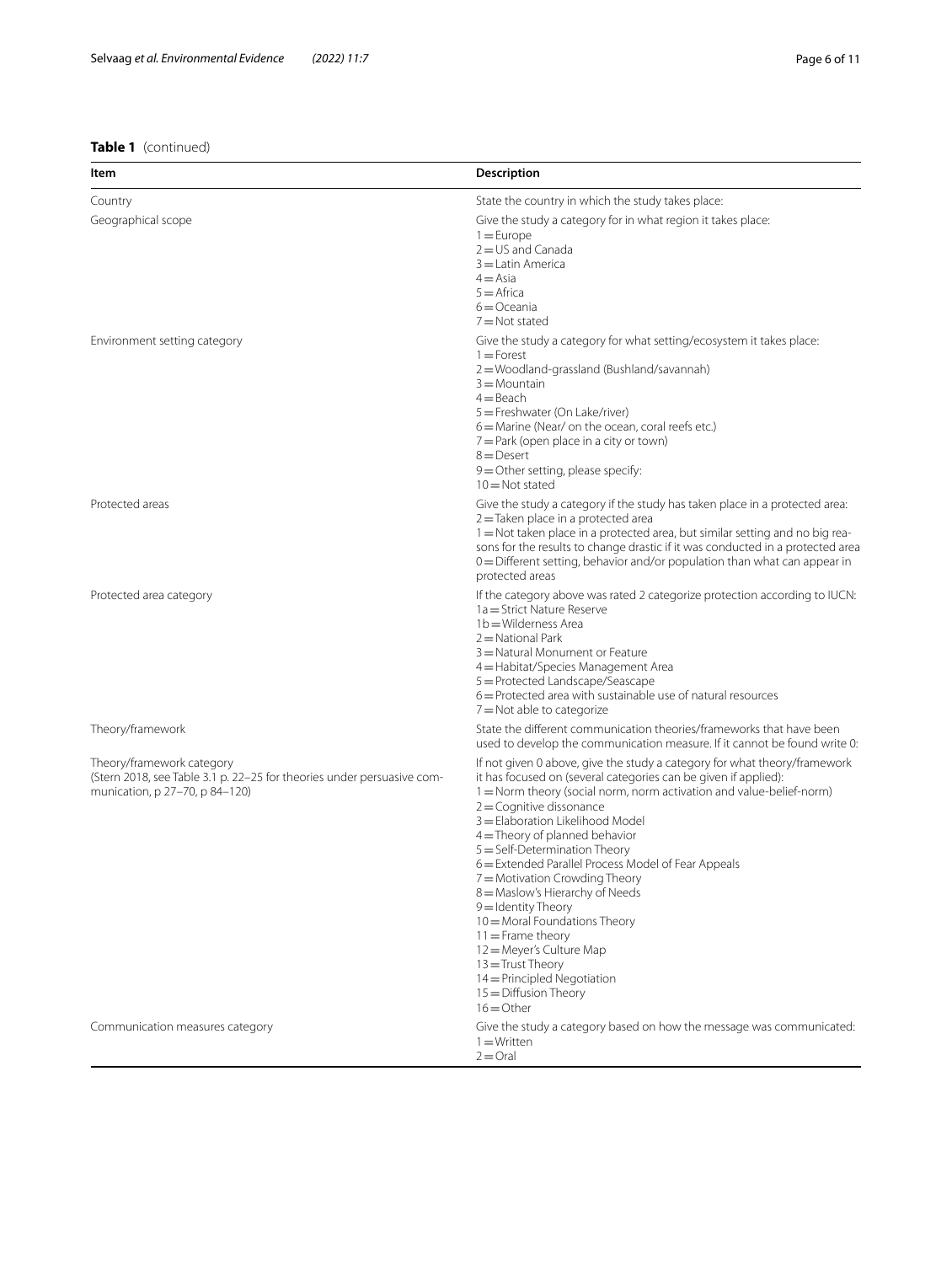## **Table 1** (continued)

| Item                                                                                                                                                                                                                                                                                                                 | <b>Description</b>                                                                                                                                                                                                                                                                                                                                                                                                                                                                                                                                                                                                                                                                                                                                                                                                                                                                                                                                                                                                                                                                                                                                                                                                                                                                    |
|----------------------------------------------------------------------------------------------------------------------------------------------------------------------------------------------------------------------------------------------------------------------------------------------------------------------|---------------------------------------------------------------------------------------------------------------------------------------------------------------------------------------------------------------------------------------------------------------------------------------------------------------------------------------------------------------------------------------------------------------------------------------------------------------------------------------------------------------------------------------------------------------------------------------------------------------------------------------------------------------------------------------------------------------------------------------------------------------------------------------------------------------------------------------------------------------------------------------------------------------------------------------------------------------------------------------------------------------------------------------------------------------------------------------------------------------------------------------------------------------------------------------------------------------------------------------------------------------------------------------|
| Medium written category                                                                                                                                                                                                                                                                                              | If the category was rated 1 above give the study a category based on how<br>the message was communicated (can be extended):<br>$1 =$ Sign<br>2 = Poster (longer explanation than sign)<br>$3 =$ Brochure<br>$4 =$ Digital display<br>$5 =$ Multimedia/infotainment                                                                                                                                                                                                                                                                                                                                                                                                                                                                                                                                                                                                                                                                                                                                                                                                                                                                                                                                                                                                                    |
| Medium oral category                                                                                                                                                                                                                                                                                                 | If the category was rated 2 above, give the study a category based on how<br>the message was communicated (can be extended):<br>$1 =$ Person<br>$2 =$ Soundtrack<br>$3 =$ multimedia/infotainment                                                                                                                                                                                                                                                                                                                                                                                                                                                                                                                                                                                                                                                                                                                                                                                                                                                                                                                                                                                                                                                                                     |
| Message focus category<br>Categories based on persuasive communication theories in Stern 2018,<br>p. 27-70, p. 84-120 and topics focused on in Absher and Bright 2004,<br>p. 117-126 and Heberlein 2012, structural fixes (norms p. 90-112) and<br>cognitive fixes (attitudes, direct experience, identity p. 15-68) | Give the study one or more categories based on what the message is<br>focusing on:<br>1 = Feelings/emotions (e.g. pride, fear, appreciation, responsibility)<br>2=Education/knowledge (e.g. reliable evidence, certainty, give a solution/<br>outcome, consequence, competence, remove barriers)<br>3 = Activating existing knowledge/experience (e.g. confirmatory thought,<br>direct experience, prior knowledge)<br>4 = Feed-back (sign pledge, build personal relationships etc.)<br>5 = Identity (relatedness/relevance/meaningfulness, autonomy, freedom,<br>not shamed about prior experience, important reference group/role mod-<br>els, cultural cognition)<br>6 = Social (e.g. relationship between people, status is social group, collec-<br>tive, pride, shame)<br>7 = Environment (sustainable development, climate, biodiversity etc.)<br>8 = Personal/local/ place-based message: connection between visitor and<br>the site/resource, two-way dialogue<br>9 = Acknowledgement/reward/benefits<br>10 = Punishment/sanction/cost of action<br>11 = Experts/management (source of the message or backing it up, cred-<br>ibility, respect, trust)<br>13 = Provocation (personally reflection on content and its deeper mean-<br>ings)<br>$14 =$ Other, please explain: |
| Confounding variables identified category                                                                                                                                                                                                                                                                            | State if data was not in accordance with expectations:<br>$1 = Yes$ (confounding variable)<br>$2 = No$                                                                                                                                                                                                                                                                                                                                                                                                                                                                                                                                                                                                                                                                                                                                                                                                                                                                                                                                                                                                                                                                                                                                                                                |
| Confounding variables description                                                                                                                                                                                                                                                                                    | If the category was rated 1, specify which one                                                                                                                                                                                                                                                                                                                                                                                                                                                                                                                                                                                                                                                                                                                                                                                                                                                                                                                                                                                                                                                                                                                                                                                                                                        |
| Reasons for unaltered behavior                                                                                                                                                                                                                                                                                       | Describe authors' reasoning for observed unaltered behavior despite tested<br>measures (e.g. context, if you do not have litter to toss), identity, cognitive<br>dissonance, self-justification, undermining credibility, ability to process the<br>message etc.)                                                                                                                                                                                                                                                                                                                                                                                                                                                                                                                                                                                                                                                                                                                                                                                                                                                                                                                                                                                                                     |

*persuasion in protected areas* [[8\]](#page-10-18) and *Social Science Theory for Environmental Sustainability* [[24\]](#page-10-15). These books and reports guided and helped identify relevant themes for our review. The list was also vetted according to input by external experts. Where needed, we will contact the authors to request missing data records in line with the items listed in Table [1.](#page-4-0) We will also make sure that no reviewer extracts data from their own work. The extracted data records will be made available in an excel spreadsheet as an additional fle in the fnal review.

#### **Study mapping and presentation**

The final report published in Environmental Evidence will include the study mapping and presentation. The presentation of the collected studies and the data they contain rely primarily on the extracted data records (see Table [1](#page-4-0)). The extracted data consists of text and coding as the map is focusing on a wide range of questions. The presentation of data will also be based on grouping and clustering. The studies will be organized by behavior category, context, targeted population, study design and outcomes. A fgure will illustrate how the relevant literature is organized and descriptive statistics regarding relevant information on the distribution of the articles will be provided in the report. We will explain how our review can be used to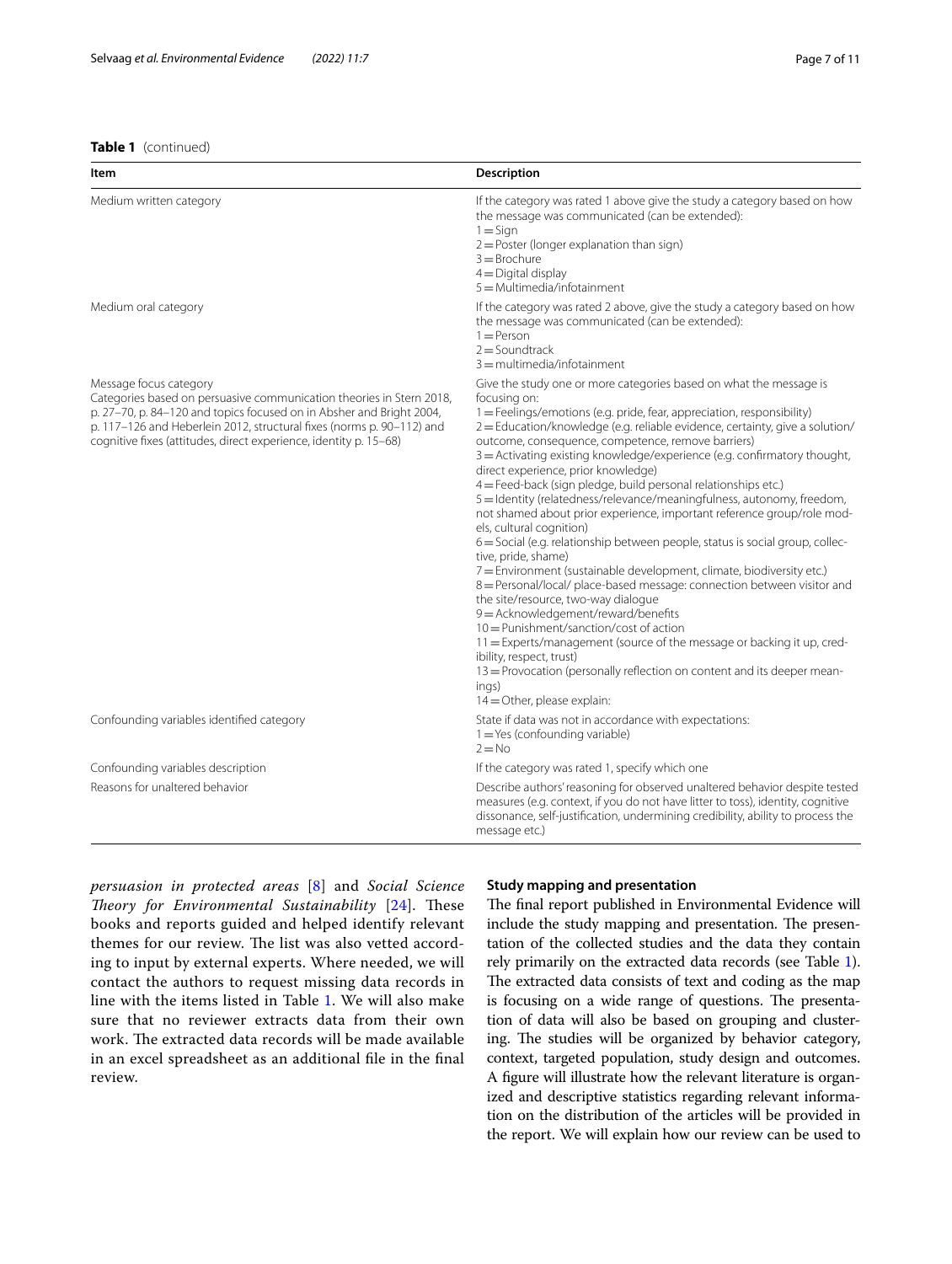fnd appropriate studies and observations on the distribution of articles. We will use clusters to explore relationships within and between studies. This will allow identification of key knowledge gaps, knowledge clusters and locate characteristics that can help explain the efectiveness of on-site communication measures to change human behavior in outdoor recreation.

The mapping methods and focus will depend on the diversity in methodology and the number of studies included in the review. The findings will be presented visually in the form of histograms. The coding dataset will also be used to map what type of challenges that have been addressed through communication measures and will be graphically displayed as bubble charts. We will identify contexts where there are few studies (e.g. geographic scope) and clear gaps (e.g. targeted behavior and population) guided by our coding dataset where communication theory in outdoor recreation can be more developed. We will use the visualizations we produce to identify underrepresented types of behavior, settings, and regions in the evidence base and highlight where more research should be conducted. The data will consist of case studies which will be used to summarize the state of evidence base in terms of their distribution, abundance and trends in relation to the secondary questions and highlight theoretical principles and concepts in communication design [\[27](#page-10-20)]. We will include quantitative (e.g. collected from surveys, trackingdata) and qualitative data (e.g. collected from interviews) focused studies which may lead to a more holistic and comprehensive map of diferent perspectives on visitor behavior in the context of outdoor recreation management.

We will only include literature written in English due to available resources. Thus, a substantial part of the evidence base will not be assessed. The impact of this on the mapping outcomes is uncertain but we expect some degree of geographical skewness. Statistically signifcant results (positive results) are more likely to be published than non-signifcant ones (negative results) and this can lead to overstating the efect of communication interventions  $[12]$  $[12]$ . These asymmetries and potential biases will be acknowledged in the report. We will try to minimize bias in the search for articles by looking for evidence outside traditional academic electronic bibliographic sources, use multiple databases and include searches for older publications and grey literature [\[12\]](#page-10-21).

# <span id="page-7-0"></span>**Appendix**

#### **First test search**

We ran search tests in Web of Science on September 23rd 2021. This was the first search string:

(TS=("Outdoor recreation" OR "national park\*" OR "nature-based tourism" OR "nature area\*" OR "protected area\*" OR forest OR "open space" OR park OR beach OR backcountry OR "recreation area\*" OR wilderness OR mountain)).

AND

 $(TS=$ (Communicat\* OR messag\* OR info\* OR learn\* OR persua\* OR interpret\* OR educat\*)).

AND

TS=(Steer\* OR Change\* OR Alter\* OR infuenc\* OR effect\* OR impact\* OR control\* OR affect\* OR guid\* OR regulat\* OR modify\* OR infuenc\* OR (reduc\* AND behavio\*) OR practice\* OR action\* OR waste OR litter\* OR camp\* OR impact\* OR wildlife impact\* OR social OR safety OR pay\* OR trail OR rules OR regulat\*).

The result of the first test search was 92,998 papers in Web of Science alone – a number too high for screening. Especially the Outcome-terms produced a large number of publications – more than 25 million.

# **Second test search**

For test search 2 the idea was to use the Boolean operator AND between the change-terms and the behavior-terms in the outcome-section, to narrow down the results. This was the search string:

(TS=("Outdoor recreation" OR "national park\*" OR "nature-based tourism" OR "nature area\*" OR "protected area\*" OR forest OR "open space" OR park OR beach OR backcountry OR "recreation" OR wilderness OR mountain)).

AND

 $(TS=$ (Communicat\* OR messag\* OR info\* OR learn\* OR persua\* OR interpret\* OR educat\*)).

AND

 $TS = ((change^* \t OR \t influence^* \t OR \t impact^* \t OR \t guide^*)$ OR regulat\*OR modify OR Efect\* OR Afect\*) AND (behavio\* OR experience\* OR safe\*OR pay\*)).

The result from test search 2 was 12,804 articles. A signifcantly lower number – but still a bit high, especially since this will increase quite a bit when the results from SCOPUS search will be added.

## **Third test search**

The Boolean operator AND was replaced by the proximity operator "NEAR/5", in attempt to narrow the result list down further – hopefully without losing relevant publications. The following search string gave a result of 3456 papers:

(TS=("Outdoor recreation" OR "national park\*" OR "nature-based tourism" OR "nature area\*" OR "protected area\*" OR forest OR "open space" OR park OR beach OR backcountry OR "recreation" OR wilderness OR mountain)).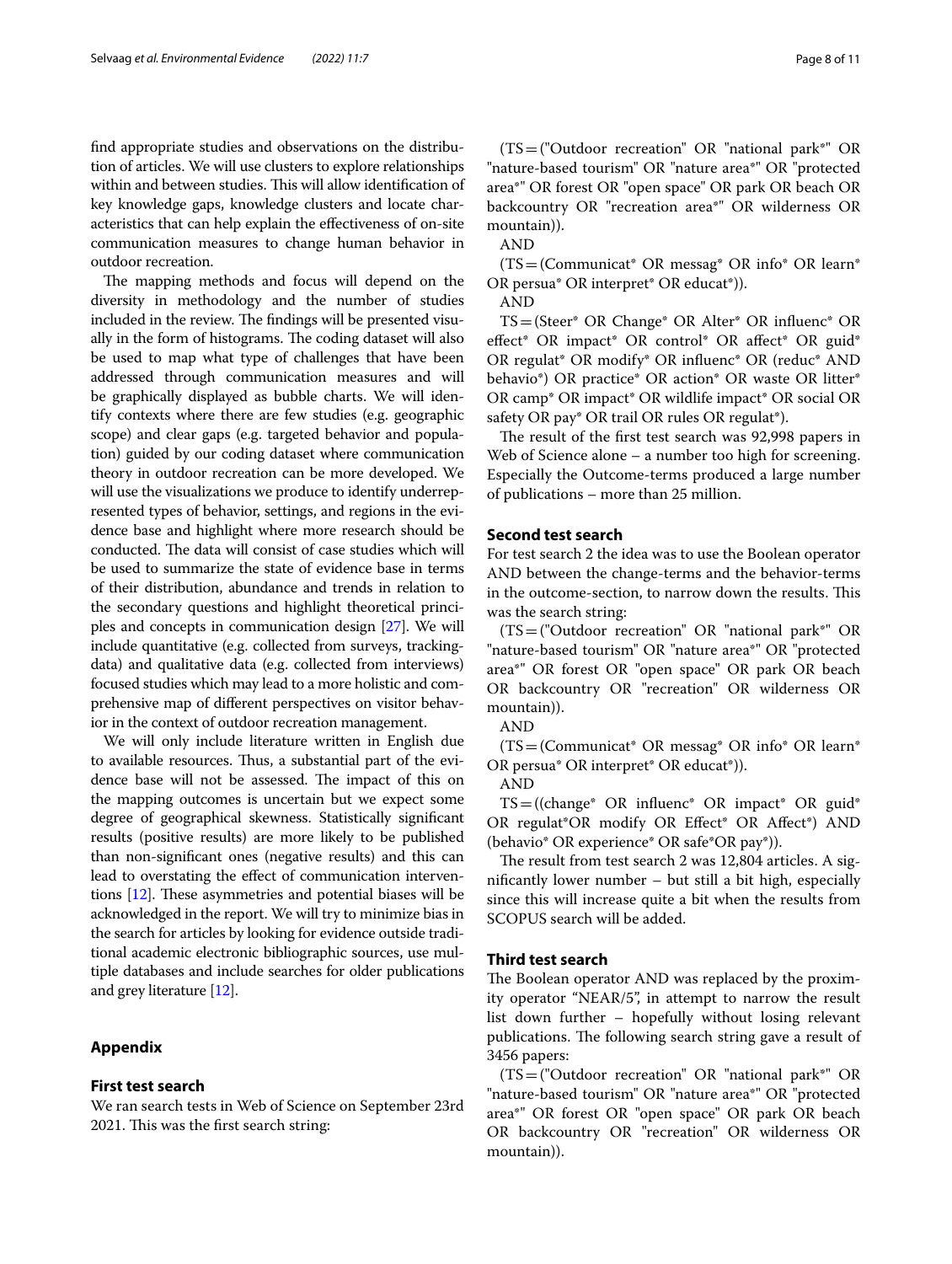# AND

(TS=(Communicat\* OR messag\* OR info\* OR learn\* OR persua\* OR interpret\* OR educat\*)).

TS=(((change\* OR infuenc\* OR impact\* OR guid\* OR regulat\* OR modify OR Efect\* OR Afect\*) NEAR/5 behavio\*) OR ((change\* OR infuenc\* OR impact\* OR guid\* OR regulat\* OR modify OR Efect\* OR Afect\*) NEAR/5 experience\*) OR ((change\* OR infuenc\* OR impact\* OR guid\* OR regulat\* OR modify OR Efect\* OR Afect\*) NEAR/5 safe\*) OR ((change\* OR infuenc\* OR impact\* OR guid\* OR regulat\* OR modify OR Efect\* OR Afect\*) NEAR/5 pay\*)).

At this point the following pre-made benchmark list of 13 articles was involved:

1. Bradford LE, McIntyre N (2007) Off The Beaten Track: Messages As A Means Of Reducing Social Trail Use At St. Lawrence Islands National Park. Journal of Park & Recreation Administration 25 (1)

2. Brown PJ, Hunt JD (1969) The influence of information signs on visitor distribution and use. Journal of Leisure Research 1 (1):79-83

3. Brown TJ, Ham SH, Hughes M (2010) Picking up litter: an application of theory-based communication to infuence tourist behaviour in protected areas. Journal of Sustainable Tourism 18 (7):879- 900. <https://doi.org/10.1080/09669581003721281>

4. Freuler B, Hunziker M (2007) Recreation activities in protected areas: bridging the gap between the attitudes and behaviour of snowshoe walkers. Forest Snow and Landscape Research 81 (1/2):191-206

5. Gramann JH, Bonifeld RL, Kim YG (1995) Efect of personality and situational factors on intentions to obey rules in outdoor recreation areas. Journal of Leisure Research 27 (4):326-343. [https://doi.org/10.](https://doi.org/10.1080/00222216.1995.11949753) [1080/00222216.1995.11949753](https://doi.org/10.1080/00222216.1995.11949753)

6. Krumpe EE, Brown PJ (1982) Redistributing backcountry use through information related to recreation experiences. Journal of Forestry 80 (6):360-364. <https://doi.org/10.1093/jof/80.6.360>

7. Oliver SS, Roggenbuck JW, Watson AE (1985) Education to reduce impacts in forest campgrounds. Journal of Forestry 83 (4):234-236. [https://doi.org/](https://doi.org/10.1093/jof/83.4.234) [10.1093/jof/83.4.234](https://doi.org/10.1093/jof/83.4.234)

8. Roggenbuck JW, Berrier DL (1982) A comparison of the efectiveness of two communication strategies in dispersing wilderness campers. Journal of Leisure Research 14 (1):77-89. [https://doi.org/10.1080/](https://doi.org/10.1080/00222216.1982.11969506) [00222216.1982.11969506](https://doi.org/10.1080/00222216.1982.11969506)

9. Saunders R, Weiler B, Scherrer P, Zeppel H (2019) Best practice principles for communicating safety messages in national parks. Journal of Outdoor Recreation and Tourism-Research Planning and Management 25:132-142. [https://doi.org/10.1016/j.jort.](https://doi.org/10.1016/j.jort.2018.01.006) [2018.01.006](https://doi.org/10.1016/j.jort.2018.01.006)

10. Schwartz F, Taf BD, Lawhon B, VanderWoude D (2018) Mitigating Undesignated Trail Use: The Efficacy of Messaging and Direct Site Management Actions in an Urban-Proximate Open Space Context. Environmental Management 62 (3):458-473. <https://doi.org/10.1007/s00267-018-1054-1>

11. Settina N, Marion JL, Schwartz F (2020) Leave No Trace Communication: Efectiveness Based on Assessments of Resource Conditions. Journal of Interpretation Research 25 (1):5-25. [https://doi.org/](https://doi.org/10.1177/1092587220963523) [10.1177/1092587220963523](https://doi.org/10.1177/1092587220963523)

12. Steckenreuter A, Wolf ID (2013) How to use persuasive communication to encourage visitors to pay park user fees. Tourism Management 37:58-70. <https://doi.org/10.1016/j.tourman.2013.01.010>

13. Taf D, Newman P, Lawson SR, Bright A, Marin L, Gibson A, Archie T (2014) The role of messaging on acceptability of military aircraft sounds in Sequoia National Park. Applied Acoustics 84:122-128. [https://](https://doi.org/10.1016/j.apacoust.2013.09.012) [doi.org/10.1016/j.apacoust.2013.09.012](https://doi.org/10.1016/j.apacoust.2013.09.012)

Four of the papers above (#2, #6, #7 and #8) are too old to be indexed in WoS. Three of the remaining nine  $(\#1, \#4)$ and #11) are published in journals not indexed in WoS. That left six articles  $(\#3, \#5, \#9, \#10, \#12$  and  $\#13)$  which are indexed in WoS. Out of the six, four papers (#3, #9, #12 and #13) were among the 10,655 papers in the third test search. #5 and #10 were missing.

# **Fourth test search**

Further investigation of the two missing papers led to the inclusion of two new terms in the outcome section: responsibility and "visitor education". The updated search string was like this:

(TS=("Outdoor recreation" OR "national park\*" OR "nature-based tourism" OR "nature area\*" OR "protected area\*" OR forest OR "open space" OR park OR beach OR backcountry OR "recreation" OR wilderness OR mountain)).



(TS=(Communicat\* OR messag\* OR info\* OR learn\* OR persua\* OR interpret\* OR educat\*)).

AND

 $TS = (((change^* \ OR \ influence^* \ OR \ impact^* \ OR \ grad^*)$ OR regulat\* OR modify OR Efect\* OR Afect\*) NEAR/5 behavio\*) OR ((change\* OR infuenc\* OR impact\* OR guid\* OR regulat\* OR modify OR Efect\* OR Afect\*) NEAR/5 experience\*) OR ((change\* OR infuenc\* OR impact\* OR guid\* OR regulat\* OR modify OR Efect\* OR

AND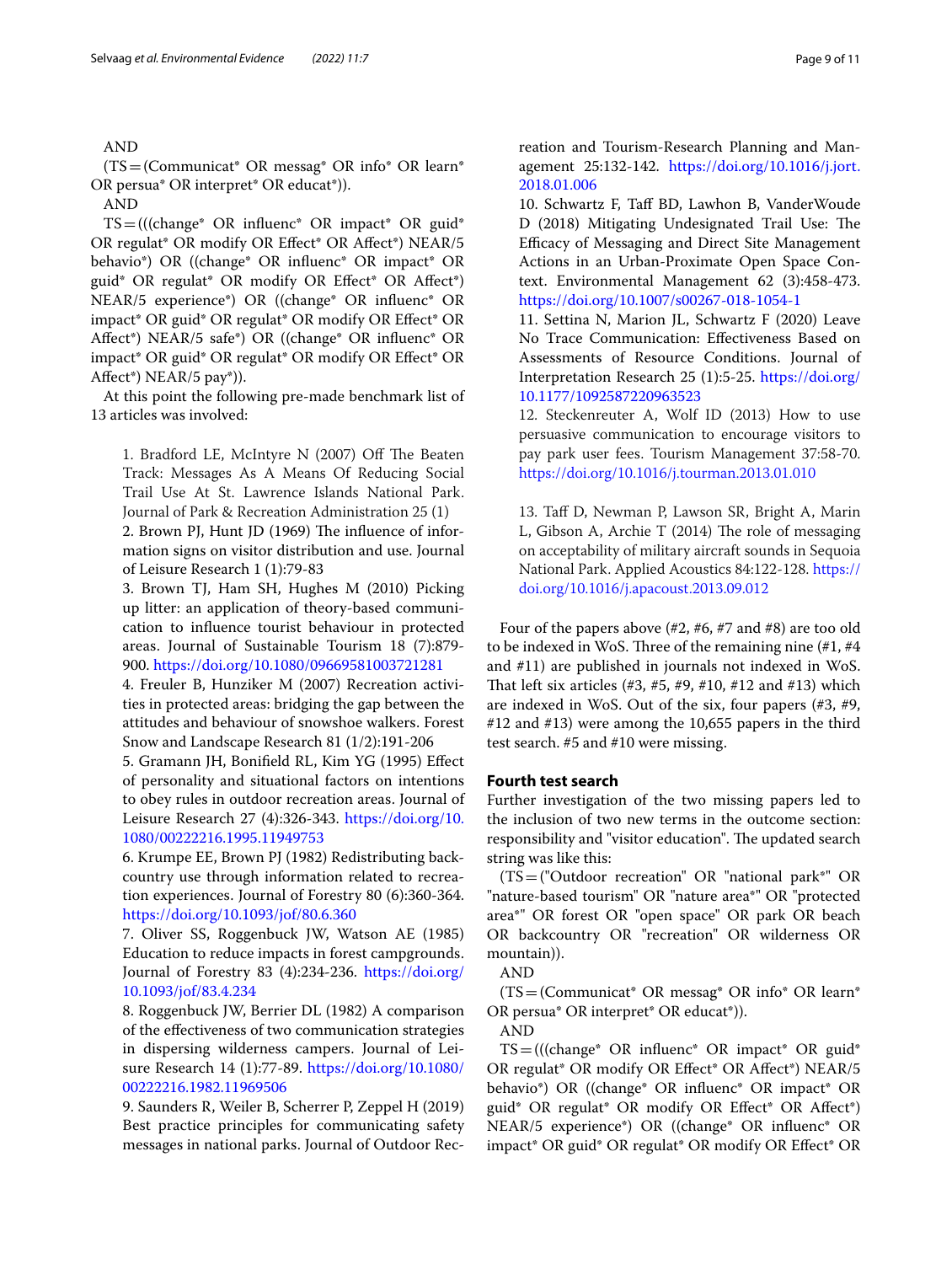Afect\*) NEAR/5 safe\*) OR ((change\* OR infuenc\* OR impact\* OR guid\* OR regulat\* OR modify OR Efect\* OR Afect\*) NEAR/5 pay\*) OR ((change\* OR infuenc\* OR impact\* OR guid\* OR regulat\* OR modify OR Efect\* OR Afect\*) NEAR/5 responsibility) OR ((change\* OR infuenc\* OR impact\* OR guid\* OR regulat\* OR modify OR Efect\* OR Afect\*) NEAR/5 "visitor education")).

The result was 3512 papers in WoS. Now, all six benchmark-articles were included.

# **Fifth test search**

The term "affect\*" was removed from the outcome section, since this term led to quite a few papers on nature therapy. The updated search string gave a result of 3135 papers:

(TS=("Outdoor recreation" OR "national park\*" OR "nature-based tourism" OR "nature area\*" OR "protected area\*" OR forest OR "open space" OR park OR beach OR backcountry OR "recreation" OR wilderness OR mountain)).

AND

(TS=(Communicat\* OR messag\* OR info\* OR learn\* OR persua\* OR interpret\* OR educat\*)).

AND

TS=(((change\* OR infuenc\* OR impact\* OR guid\* OR regulat\* OR modify OR Efect\*) NEAR/5 behavio\*) OR ((change\* OR infuenc\* OR impact\* OR guid\* OR regulat\* OR modify OR Efect\*) NEAR/5 experience\*) OR ((change\* OR infuenc\* OR impact\* OR guid\* OR regulat\* OR modify OR Efect\*) NEAR/5 safe\*) OR ((change\* OR influenc\* OR impact\* OR guid\* OR regulat\* OR modify OR Efect\*) NEAR/5 pay\*) OR ((change\* OR infuenc\* OR impact\* OR guid\* OR regulat\* OR modify OR Efect\*) NEAR/5 responsibility) OR ((change\* OR infuenc\* OR impact\* OR guid\* OR regulat\* OR modify OR Efect\*) NEAR/5 "visitor education")).

The six benchmark-articles were then checked against the new result list, and all six were still included.

## **Supplementary Information**

The online version contains supplementary material available at [https://doi.](https://doi.org/10.1186/s13750-022-00261-3) [org/10.1186/s13750-022-00261-3](https://doi.org/10.1186/s13750-022-00261-3).

<span id="page-9-4"></span>**Additional fle 1:** ROSES form for Systematic Map Protocols.

# **Acknowledgements**

Not applicable.

#### **Authors' contributions**

SKS planned the review, developed the protocol and tested and developed the methods on how the review would be conducted together with FTS. FTS was a major contributor to the article screening and designing the study eligibility criteria. SKS, RK, ØA, and VG all extracted and coded the data and contributed to writing the manuscript. RK has authored articles that can be

considered within the review and if the literature searches include her work SKS will undertake the assessment of inclusion. All authors read and approved the fnal manuscript.

#### **Authors' information**

SKS is a Ph.D. candidate at the Ecology and Natural Resource Management program at the Norwegian University of Life Sciences. SKS is also a researcher at Norwegian Institute for Nature Research (NINA) where she has mainly worked with visitor surveys and studies on management in protected areas. RK holds a PhD in Geography and is a researcher with NINA where she focuses on visitor experience in protected areas and transformations in sense of place. ØA is a professor in nature-based tourism at the Norwegian University of Life Sciences. His main research interests include wildlife tourism and outdoor recreation, visitor management in protected areas and social acceptance of renewable energy. VG is a senior researcher at NINA and his main work is focusing on recreational monitoring, human disturbance and impact, environmental perception, carrying capacity, limits of acceptable change and management of national parks and other outdoor recreation areas. FTS is a librarian at the NINA Library. He has contributed to systematic searches in several syntheses the last years.

#### **Funding**

The project has been created and fnanced through the Norwegian Institute of Nature Research's internal fund (SATS). The project depends on the work from PhD candidate Sofe Selvaag and her position is funded through the research council of Norway (the INSTSTIP grat).

#### **Availability of data and materials**

Data analyzed during this study is included in this published article and an overview and reference list of all data used are available in this article's supplementary information fles. The results from the systematic searches and article screening are also available in Sysrev (sofe.selvaag/ On-site communication measures as a tool in outdoor recreation management).

#### **Declarations**

#### **Ethics approval and consent to participate** Not applicable.

**Consent for publication**

# Not applicable.

#### **Competing interests**

The authors declare that they have no competing interests.

#### **Author details**

1 Norwegian Institute for Nature Research (NINA), Høgskoleringen 9, 7034 Trondheim, Norway. <sup>2</sup> Faculty for Environment and Natural Resource Management, Norwegian University for Life Sciences (NMBU), 1432 Ås, Norway.

Received: 27 September 2021 Accepted: 15 February 2022 Published online: 07 March 2022

#### **References**

- <span id="page-9-2"></span>1. Absher, J. Parables and paradigms: an introduction to using communication theories in outdoor recreation research.1998.
- <span id="page-9-3"></span>2. Absher JD, Bright AD. Communication research in outdoor recreation and natural resources management. Society and Natural Resources—a summary of knowledge: Jeferson, Missouri, Modern Litho. 2004:117–26.
- <span id="page-9-1"></span>3. Ardoin NM, Wheaton M, Bowers AW, Hunt CA, Durham WH. Nature-based tourism's impact on environmental knowledge, attitudes, and behavior: a review and analysis of the literature and potential future research. J Sustain Tour. 2015;23(6):838–58.
- <span id="page-9-0"></span>4. Brown TJ, Ham SH, Hughes M. Picking up litter: an application of theorybased communication to infuence tourist behaviour in protected areas. J Sustain Tour. 2010;18(7):879–900.